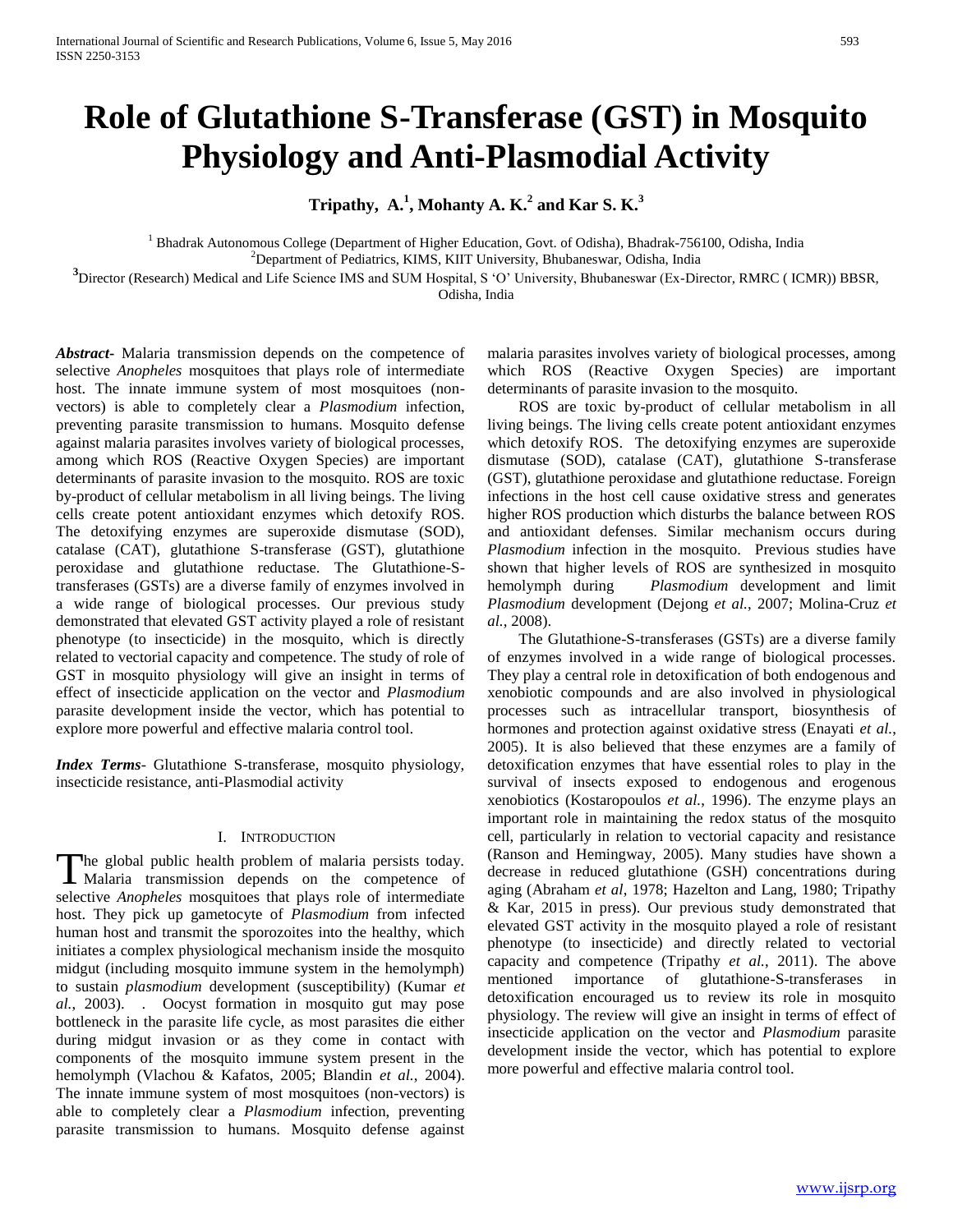#### II. ROLE OF GST IN MOSQUITO PHYSIOLOGY

 Today, insecticide resistance has been reported in all main mosquito vector species and geographical regions with high parasite-related mortality and morbidity (Roberts & Andre 1994; Ranson *et al.*, 2011). Main physiological mechanisms of insecticide resistance have evolved in mosquitoes: (i) the overproduction of detoxifying enzymes that sequester and/or degrade the insecticide before it reaches the nervous system (metabolic resistance) and (ii) mutations in the insecticide neural targets that render them less sensitive to the insecticide's active ingredient (target site resistance). It has been observed by Poupardin *et al.*, (2008) that the potential of xenobiotics present in polluted mosquito breeding sites affected their tolerance to insecticides through cross-induction of particular detoxification genes. Similarly the xenobiotics present in the mosquito blood meal might have affected their tolerance to insecticide. An enhanced ability of the insecticide resistant insects to tolerate oxidative stress has also been implied by the protective role of glutathione S-transferases (Vontas *et al.*, 2001). Mittapalli *et al.,* (2007) studied the GST expression in the Hessian fly and found that the product of the Delta GST genes aid in detoxifying exogenous allelochemicals from the host plant (wheat), while that of a Sigma GST could function in providing protection against toxic oxygen species generated endogenously during development. An enhanced ability of the insecticide resistant mosquitoes to tolerate oxidative stress was implied by protective role of Glutathione S- transferase (Tripathy *et al*, 2011).

 Blood feeding or hematophagy is a behavior exhibited by female mosquitoes which is essentially required for reproduction and transmission of pathogens (Dana *et al*, 2005). For most mosquitoes living in optimal field or laboratory conditions, this cycle requires about 72 hours and involves a complex series of biological events including peritrophic matrix formation, blood digestion, oocyte development, vitellogenesis and excretion (Dana *et al*, 2005). Acquisistion of a blood meal stimulates midgut proteolytic activity such that approximately 80% of the protein content is digested within 24 hours (Billingsley and Hecker, 1991; Jahan *et al*, 1999; Lemos *et al*. 1996). Multiple aminopeptidases have been isolated from hematophagous insects and it has been suggested that they may play different roles in digestion (Billingsley, 1990; Hori *et al.*, 1983; Cheeseman & Gooding, 1985; Ferreira & Terra, 1986); thus the GST activity may be associated with the above physiological processes of the mosquito, as they (GSTs) are involved in metabolic cycle for the transport of certain amino acids across the membrane of the malpighian tubules (Enayati *et al*, 2005).

 Mosquitoes such as Anophelines must ingest a blood meal to obtain the nutrients required for oogenesis. The blood meal itself brings metabolic changes and induces a state of oxidative stress (Felix *et al.*, 2010). The blood is digested by the midgut and nutrients are transported to the fat body where vitellogenin and other major proteins of the egg yolk are synthesized (Attardo *et al*, 2005). Blood fed females respond to oxidative stress by increasing systemic expression of ROS detoxification enzymes (Molina-Cruz *et al.*, 2008). In *An. gambieae* Dejong *et al.*, (2007) observed that  $H_2O_2$  levels in hemolymph increased dramatically after a blood meal, due to increased metabolic activity during the process of blood digestion and oogenesis. Hence it may be postulated that higher GST activity during gonotrophic cycle

might be associated with the enhanced levels of  $H_2O_2$  as GST scavenges H<sub>2</sub>O<sub>2</sub>. According to Dejong *et al*, (2007), ROS detoxification by catalase increases the reproductive output by protecting the ovary and the early embryo from oxidative damage but the transient and local accumulation of ROS appears to be necessary for normal mosquito physiology. Kumar *et al.*, (2003) analyzed ROS levels in hemolymph of the refractory strain of *An. gambie* and suggested that clearance of  $H_2O_2$  a rate limiting step in free radical detoxification. Their study also confirmed that  $H_2O_2$  level increase in responses to blood feeding. According to Lumjuan *et al.*, (2007), out of the three mosquito specific GSTs, GSTX2-2 showed an affinity for hematin and this, indicates a role of these enzymes in protecting mosquitoes against heme toxicity during blood feeding.

#### III. DOES INSECTICIDE RESISTANCE ALTER VECTORIAL COMPETENCE AND IMPACT TRANSMISSION?

 Insecticide resistance has an impact on the transmission of diseases directly by increasing the number of mosquitoes in the population. It has been recently suggested that insecticide resistance may also have an impact on the quality of these mosquitoes (McCarroll *et al.*, 2000; Rivero *et al.*, 2010). Mosquitoes indeed provide a very specific environment in which the parasites differentiate, proliferate and migrate to the appropriate host to ensure transmission to the next host. A modification in any of the factors that make up this complex physiological environment can drastically alter the vectorial competence of mosquitoes (Dong *et al,* 2006; Garver *et al*, 2009). The mosquito immune system appears to be one of the most important of these factors. Mosquitoes exhibit sequential immune responses to combat infection. These responses can be classified into two types: constitutive (which are always present and ready to act) and induced (which are expressed only after the host has been exposed to an infection (Hamilton *et al*, 2008). Endogenous innate immune molecules of mosquitoes have been shown to hinder the development of malarial (Luckhart *et al.*, 1998) and filarial (Shiao *et al.*, 2001) parasite; also arbovirus infection (Sanchez-Vargas *et al.*, 2009). Vontas *et al.*, found a differential expression of some of these immune effectors genes (2005, 2007) suggesting a potential link between insecticide resistance and the insect immune system. In this context it needs to explore qualitative effects insecticide resistance on the ability of mosquitoes to transmit malaria; are insecticide resistant mosquitoes as good vectors of *Plasmodium* as susceptible ones? Surprisingly little is known as to whether insecticide resistance interferes with the subsequent development of *Plasmodium* within the vector.

## IV. DOES PARASITE ALTER THE BEHAVIOR OF MOSQUITO VECTOR?

 Malaria parasites have been suggested to alter the behavior of mosquito vectors to increase transmission (Cator *et al*, 2012). Parasite manipulates the vector and increases vector feeding rate once they have become infectious (sporozoite stage) (Alano, 2007). According to the manipulation hypothesis, malaria parasites decrease mosquito blood-feeding and other risky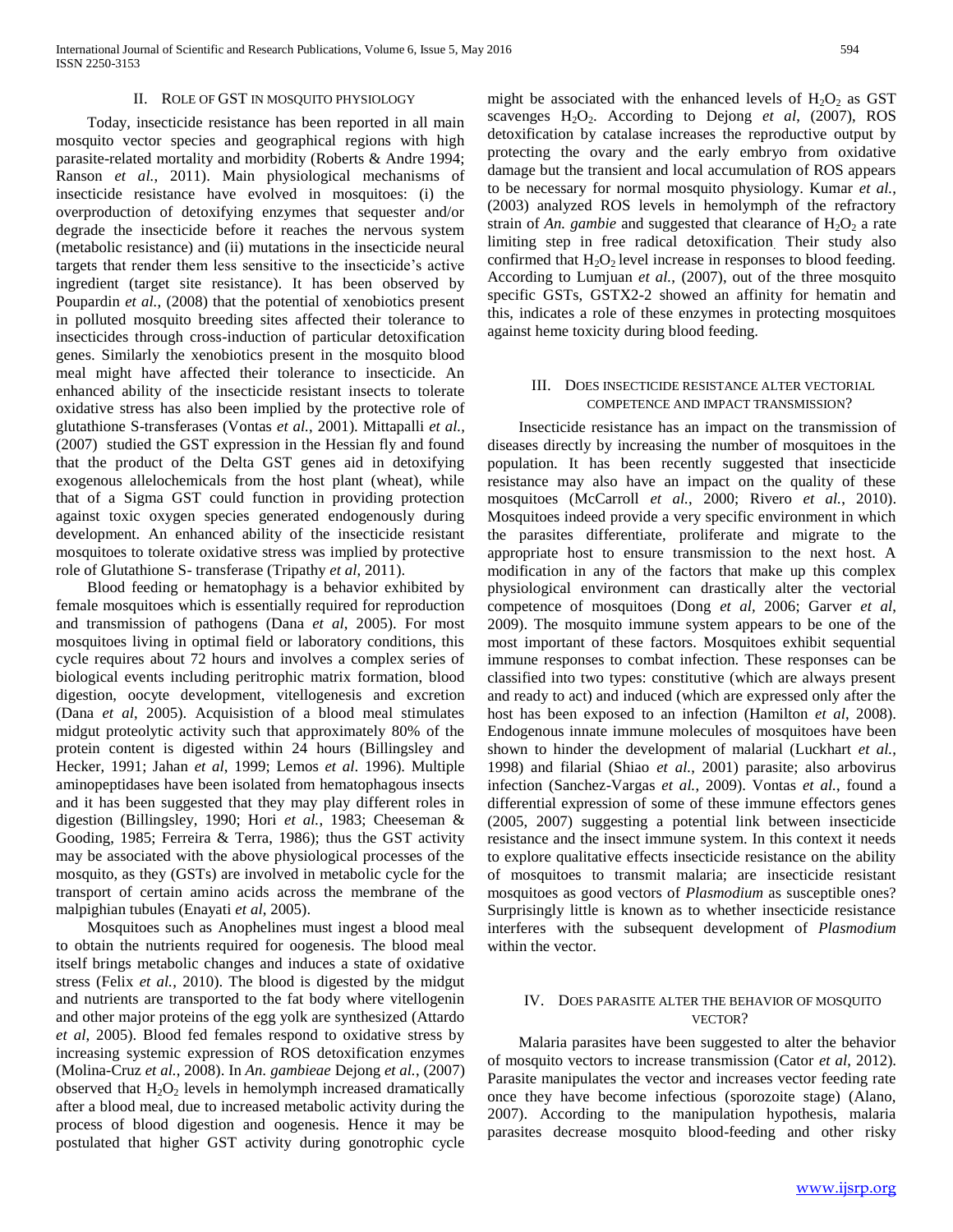behaviors during the pre-infectious phase thereby decreasing the risk of host death during parasite development (oocyst stage) and parasite then increase vector feeding rate once they have become infectious (sporozoite stage) (Cator *et al*, 2012). This manipulation hypothesis has been supported by many laboratory and field based evidences (Cator *et al*, 2012). In laboratory studies, female mosquitoes infected with oocyst-stage malaria parasites were less persistent at blood-feeding and less likely to resume feeding if interrupted (Sinden, 1998). Other studies reported that sporozoite infected females probed more frequently than uninfected controls (Sinden, 1998; Ayala, 1999). It was reported by Sinden (1998), sporozoite-infected females also took less blood per meal, which in the field may lead these females to feed more than once within a gonotrophic cycle. Other studies found that infection status did not affect blood-meal size (Liu *et al.*, 2010) or probing duration (Prugnolle *et al.*, 2010). The multiple feeding behavior of vector can increase transmission of a vector-borne pathogen by four times through enhanced survival, fecundity and vectorial capacity (Scott & Takken, 2012). Due to multiple feeding behavior of mosquitoes the infection rates in mosquito vectors can range from  $< 1\%$  to 5% for the incidence of malaria and dengue (Gilles and Warrell, 1993). Several studies suggest that malaria parasites manipulate mosquito behavior to facilitate transmission but the nature and extent of the phenomenon remains unclear. Changes in mosquito behavior following parasite invasion could be a pathological consequence of infection or a manifestation of the mosquito immune response to infection or an interaction between the two [39]. Based on above it is yet to reveal the factors that favour frequent and preferential feeding on humans and its epidemiological consequences are needed. Increased research attention on the frequency of mosquito vector-host contact will enhance prospects for developing more successful disease prevention tools, strategies and also add to the capacity of risk assessment. The behavioral changes differences between infected and uninfected females should be considered in epidemiological models and in development /implementation of control measures.

## V. DOES PLASMODIUM INFECTION ALTER DETOXIFICATION GENE EXPRESSION IN MOSQUITO VECTOR?

 The mosquito becomes infected with the malaria parasite by taking a blood meal. The blood meal itself brings metabolic changes and induces a state of oxidative stress [47], [48]. This further increased by the presence of *Plasmodium* parasites in the blood meal [5]. During mosquito response to infection, active nitrogen and oxygen radicals are produced to contain *Plasmodium* infection [47], [5]. These products may represent potential oxidative stress that can be ameliorated or eliminated by detoxification enzymes. For example several glutathione Stransferases (GSTs) have peroxidase activity and help to eliminate ROS [8]. GST expression can also be induced by reactive oxygen species (ROS) [49], [16]. The studies by Jaramillo-Gutierrez *et al*, revealed that OXR1 gene regulates the basal levels of catalase (CAT) and glutathione peroxidase (Gpx) expression and in *An. gambiae* this gene silencing decreases *Plasmodium* infection in the mosquito[50].

### VI. POSSIBLE ANTI-PLASMODIAL ROLE OF GST IN MOSQUITO **VECTOR**

 Previous studies have shown that higher levels of reactive oxygen species (ROS) in mosquito hemolymph limit the *Plasmodium* development [4], [5]. The intake of blood meal by the mosquito brings metabolic changes and induces a state of oxidative stress and further it is increased by the presence of *Plasmodium* parasites in the blood meal [26]. Elevated level of reactive oxygen species plays a role in contributing to the parasite melanotic encapsulation [1], [51].

 However, till date the anti-Plasmodial role of GST in the mosquito vector is not known. The recent study by Oliveira *et al*, revealed that long proved anti-plasmodial role NOS (Nitric Oxide Synthetase) induction is not sufficient to achieve an effective anti-plasmodial response [52]. In this context it draws our attention towards the protective role of Glutathione Stransferase which may have anti-plasmodial role in the mosquito vector.

 As regards the role of GST during developmental stages of mosquitoes, it showed that there is a high level of production of induced GST in blood fed mosquitoes and during gonadial development stages [11]. Taking into account all the above facts, it is hypothesized that there might be a strong association between the response to *Plasmodium* infection and insecticide resistance, thus enhancing the significance of further studying their interactions through the GST pathway. So the following possibilities need to be explored: 1) The GST may themselves exert irreversible damage to the parasite, which secondarily triggers immune recognition and parasite melanization.2) Increased level of GST may accelerate immune activation and parasite melanization. 3) As GST is a resistant phenotype, it may favor the parasite development inside the mosquito vector. It is important to explore the role of differential expression of the ROS and GST on the vectorial capacity and competence of the mosquito vector. Further study is needed to explore the mosquito immune defense mechanism, genetic pathway of vector physiology, vectorial capacity and competence. The research will ultimately lead to novel measures for malaria control.

## **Conflict of interest:** No

**Authors' contributions:** AT conceived, wrote and designed the article. AT, AKM and SKK approved the article.

**Funding:** Indian Council of Medical Research

#### **REFERENCES**

- [1] Kumar S, Christophides GK., Cantera T, et al. Role of reactive oxygen species on Plasmodium melanotic encapsulation in Anopheles gambiae. PNAS. 2003; 100 (24): 14139-14144.
- [2] Vlachou D, Kafatos FC. The complex interplay between mosquito positive and negative regulators of Plasmodium development. Curr Opin Microbiol. 2005; 8 (4): 415-21.
- [3] Blandin S, Shiao SH, Moita I, F Janse CJ, Waters AP, Kafators FC, Levashina EA. Complement-like protein TEP1 is a determinant of vectorial capacity in the malaria vector Anopheles gambiae. Cell. 2004; 116: 661- 670.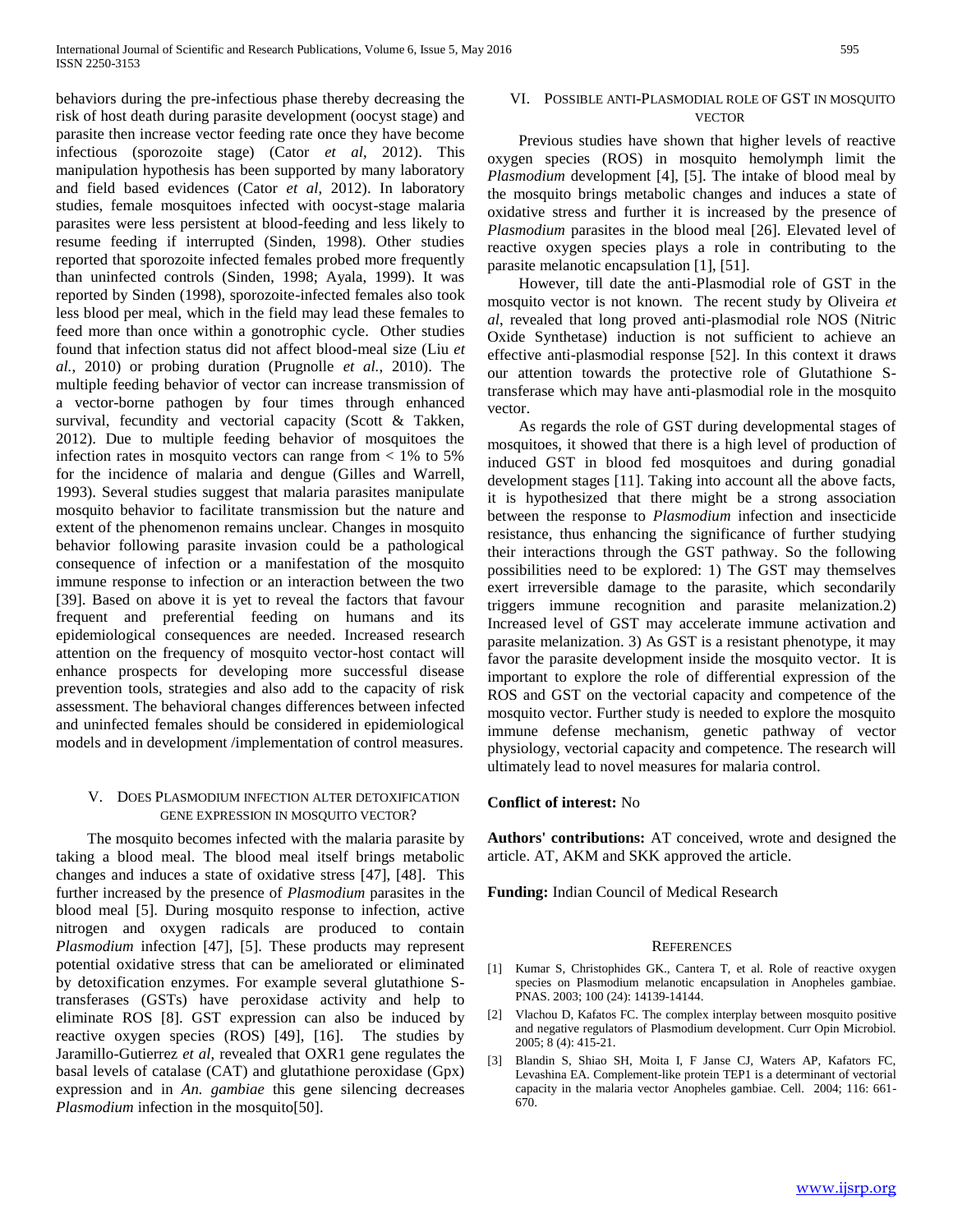- [4] Dejong RJ, Miller LM, Molina-Cruz A, Gupta L, Kumar S, Barilla-Mury C. Reactive Oxygen Species detoxification by catalase is a major determinant of fecundity in the mosquito An. gambie. PNAS. 2007; 104 (7): 2121-2126.
- [5] Molina-Cruz A, Dejong RJ, Charles B, Gupta L, Kumar S, Jaramillo Gutierrez G, Barilla-Mury C. Reactive Oxygen Species modulate Anopheles gambiae immunity against bacteria and Plasmodium. J.Biol Chem. 2008; 283: 3217-3223.
- [6] Enayati AA, Ranson H, Hemingway J. Insect glutathione transferases and insecticide resistance. Insect Molecular Biology. 2005; 14: 3-8.
- [7] Kostaropoulos I, Mantzari AE, Papadopoulos AI. Alterations of some glutathione-S-transferase characteristics during the development of Tenebrio molitor (Insecta: Coleoptera). Insect Biochemistry and Molecular Biology. 1996; 26: 963-969.
- [8] Ranson H, Hemingway J. Mosquito glutathione transferases. Methods Enzymol. 2005; 401: 226-41.
- [9] Abraham EC, Taylor JF, Lang CA. Influence of mouse age and erythrocyte age on glutathione metabolism. Biochemistry Journal. 1978; 174: 819-82.
- [10] Hazelton GA, Lang CA. Glutathione contents of tissues in the aging mouse Biochemistry Journal, 1980. 188: 25-30
- [11] Tripathy A. Vectorial Competence of An. culicifacies. Ph. D. Thesis. 2012; 123-124
- [12] Tripathy A, Samanta L, Das S, Parida SK et al. The mosquitocidal activity of methanolic extracts of Lantana cramera root and Anacardium occidentale leaf: role of glutathione S-transferase in insecticide resistance. J. Med. Entomology. 2011; 48(2): 291-5.
- [13] Roberts DR, Andre RG. Insecticide resistance issues in vector-borne disease control. American Journal of Tropical Medicine and Hygiene. 1994; 50: 21–34.
- [14] Ranson H, Guessan RN, Lines J, Moiroux N, Nkuni Z, Corbel V. Pyrethroid resistance in African anopheline mosquitoes: what are the implications for malaria control? Trends in Parasitology. 2011; 27: 91–98.
- [15] Poupurdin R, Revnaud S, Strods C, Ranson H, Vontas J, David J P. Cross induction of detoxification genes by environmental xenobiotics and insecticides in the mosquito Aedes Aegypti: impact on larval tolerance to chemical insecticides. Insect Biochem Mol Biol. 2008; 38(5): 540-51.
- [16] Vontas JG, Small GJ, Hemingway J. Glutathione S-transferases as antioxidant defense agents confer pyrethroid resistance in Nilaparvata lugens. Biochem J. 2001; 357 (1): 65-72. [17]Mittapalli O, Neal JJ, Shukle RK. Antioxidant defense response in a galling insect. PNAS. 2007; 104 (6): 1889-1894.
- [17] Dana AN, Hong YS, Kern MK, et al. Gene expression patterns associated with blood-feeding in the malaria mosquito An. gambiae. BMC Genomics. 2005; 6 (5): 1471-2164.
- [18] Billingsley PF, Hecker H. Blood digestion in the mosquito, Anopheles stephensi Liston (Diptera: Culicidae). Activity and distribution of trypsin, aminopeptidase and alpha glucosidase in the midgut. J Med Entomol. 1991; 28: 865-871.
- [19] Jahan N, Docherty PT, Billingsley PF, Hurd H. Blood digestion in the mosquito, Anopheles stephensi: the effects of Plasmodium yoelii nigeriensis on midgut enzyme activities. Parasitology. 1999; 119: 535-541.
- [20] Lemos FJ, Cornel AJ, Jacobs-Lorena M. Trypsin and aminopeptidase gene expression is affected by age food composition in Anopheles gambiae. Insect Biochem Mol Biol. 1996; 26:651-658.
- [21] Billingsley PF. Blood digestion in the mosquito, Anopheles stephensi Liston (Diptera: Culicidae). Partial characterization and post feeding activity of midgut aminopeptidases. Arch Insect Biochem Physical. 1990; 15:143-163.
- [22] Hori K, Hori Y, Kuramochi K. DEAE- cellulose chromatography of trypsin-like enzyme and aminopeptidase in the midgut of the adult hornfly Haematobia irritans (diptera: Muscidae) and the adult stable fly, Stomoxys calcitrans (L)(Diptera: Muscidae). Appl Entomol Zool. 1983; 18: 432.
- [23] Cheeseman MT, Gooding RH. Proteolytic enzyme from Tsetse flies Glossina- Morsitans and Glossina- Palpalis Diptera Glossinidae. Insect Biochemistry .1985; 15: 677-680.
- [24] Ferreira C, Terra WR. Substrate specificity and binding loci for inhibitors in an aminopeptidase purified from the plasmamembrane of midgut cells of an insect (Rhynchosciara americana) larva. Arch Biochem Biophys. 1986; 244 : 478-485.
- [25] Felix RC, Müller P, Ribeiro V, Ranson H, Silveira H. Plasmodium infection alters Anopheles gambiae detoxification gene expression. BMC Genomics 2010; 11 (312): 1471-2164.
- [26] Attardo GM, Hansan IA, Taikhel AS. Nutritional regulation of vitellogenesis in mosquitoes: implications for an autogeny. Insect Biochem Mol Biol .2005; 35: 661-675.
- [27] Lumjuan N, Stvennson BJ, Prapanthadara LA et al. The Aedes aegypti glutathione transferase family. Insect Biochem Mol Biol. 2007; 37 (10): 1026-35.

- [29] McCarroll L, Hemingway J. Can insecticide resistance status affect parasite transmission in mosquitoes? Insect Biochemistry and Molecular Biology. 2002; 32: 1345-1351.
- [30] Rivero AJ, Vezilier J, Weill M, Read AF, Gandon S. Insecticide control of vector-borne diseases: When is insecticide resistance a problem? PLoS Pathogens. 2010; 6(8): e1001000.
- [31] Dong Y, Taylor HE, Dimopoulos G (2006) AgDscam, a Hypervariable Immunoglobulin Domain-Containing Receptor of the Anopheles gambiae Innate Immune System . PLoS Biol 4(7): e229. doi:10.1371/journal.pbio.0040229.
- [32] Garver LS, Dong YM. Dimopoulos G. Caspar Controls Resistance to Plasmodium falciparum in Diverse Anopheline Species. PLoS Pathogens 2009; 5(3): e1000335.
- [33] Hamilton R, Siva-Jothy M, Boots M. Two arms are better than one: parasite variation leads to combined inducible and constitutive innate immune responses. Proceedings of the Royal Society Biological Sciences. 2008; 275:937–945.
- [34] Luckhart, S, Vodovotz Y, Cui LW, Rosenberg R. The mosquito Anopheles stephensi limits malaria parasite development with inducible synthesis of nitric oxide. Proceedings of the National Academy of Sciences, USA 1998; 95: 5700–5705.
- [35] ]Shiao SH, Higgs S, Adelman Z, Christensen BM, Liu SH, and Chen CC. Effect of prophenoloxidase expression knockout on the melanization of microfilariae in the mosquito Armigeres subalbatus. Insect Molecular Biology. 2001; 10: 315–321.
- [36] Sanchez-Vargas I, Scott JC, Poole- Smith BK et al. Dengue Virus type 2 infections of Aedes aegypti are modulated by the Mosquito's RNA interference pathway. PLoS Pathogens. 2009; 5(2): e1000299.
- [37] Vonta J, Blass C, Koutsos AC et al. Gene expression in insecticide resistant and susceptible Anopheles gambiae strains constitutively or after insecticide exposure. Insect Molecular Biology. 2005; 14: 509–521.
- [38] Vontas J, David JP, Nikou D, Hemingway J, Christophides GK, Louis C, Ranson H. Transcriptional analysis of insecticide resistance in Anopheles stephensi using cross-species microarray hybridization. Insect Molecular Biology. 2007; 16: 315–324.
- [39] Cator LJ, Lynch PA, Read AF, Thomas MB. Do malaria parasites manipulate mosquitoes? Trends in Parasitology. 2012; 28 (11): 1471-4922
- [40] Alano P. Plasmodium falciparum gametocytes: still many secrets of a hidden life. Mol. Microbiol. 2007; 66: 291-302.
- [41] Sinden RE. Gametocytes and sexual development. In Malaria:parasite biology, pathogenesis, and protection Edited by: Sherman IW. Washington DC: American Society for Microbiology Press; 1998: 25-48.
- [42] Ayala FJ, Escalante AA, Rich SM. Evolution of Plasmodium and the recent origin of the world populations of Plasmodium falciparum. Parassitologia. 1999; 41(1-3): 55-68.
- [43] Liu W, Yingying Li, Gerald H et al. Origin of the human malaria parasite Plasmodium falciparum in gorillas. Nature. 2010. 467: 420-425.
- [44] Prugnolle F, Durand P, Neel C et al. African great apes are natural hosts of multiple related malaria species, including Plasmodium falciparum. Proc Natl Acad Sci. USA 2010; 107: 1458-1463.
- [45] cott WT, Takken W. Feeding strategies of anthropophilic mosquitoes result in increased risk of pathogen transmission. Trends in Parasitology. 2012; 28 (3): 104-121.
- [46] Gilles HM, Warrell DA. Bruce-Chwatt's Essential Malariology. London, Boston, Melbourne, Auckland: Edward Arnold.1993.
- [47] Lumar S, Christphides GK, Cantera R et al. The role of reactive oxygen species on Plasmodium melanotic encapsulation in Anopheles gambiae. Proc Ntl Acad Sci USA 2003; 100: 14139-14144.

<sup>[28]</sup>